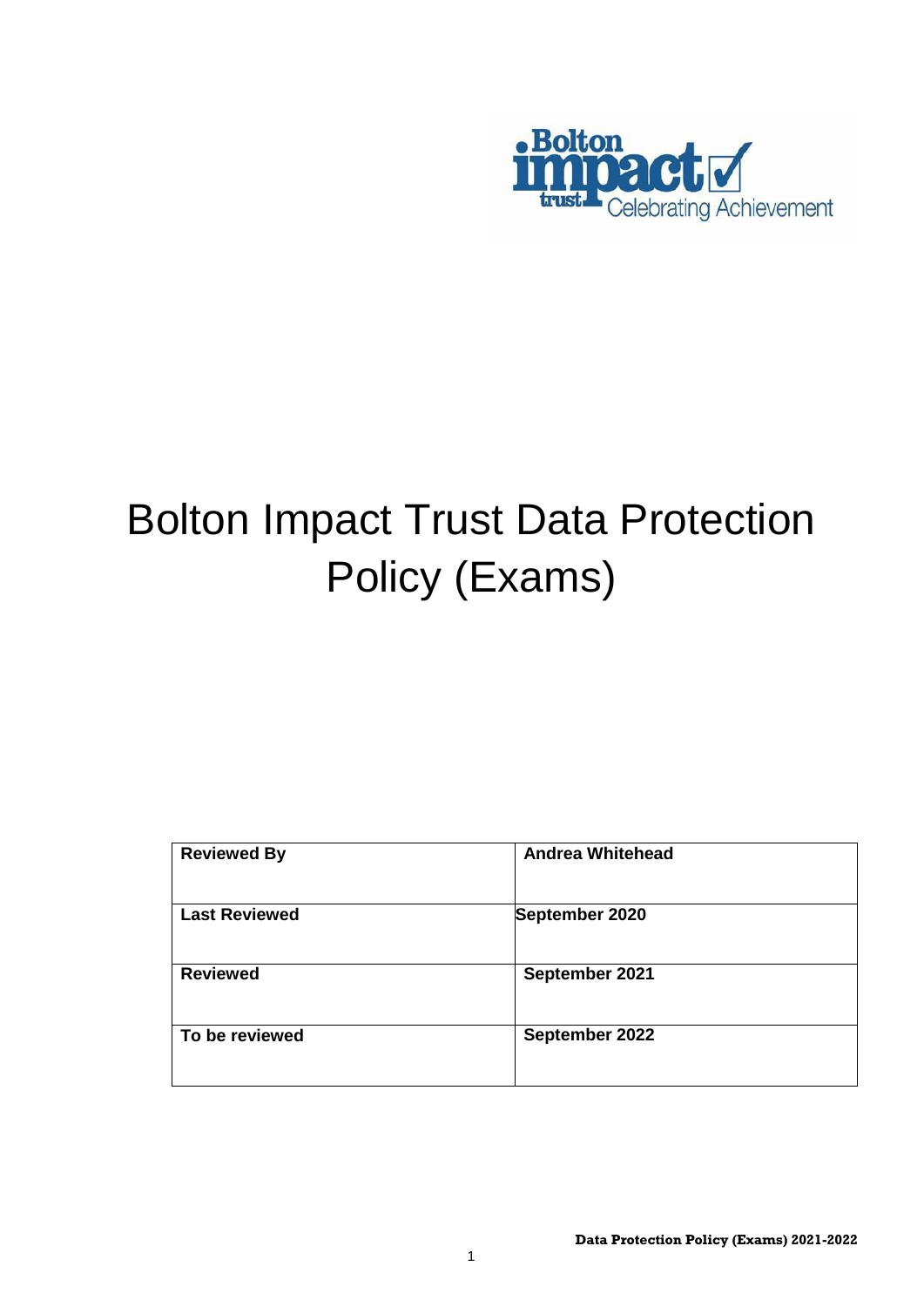## **Key Staff involved in the policy**

Academy Leads

Senior Leadership Team

Exam Officers

IT Support

## **Purpose of the policy**

This policy details how Bolton Impact Trust, in relation to exams management and administration, ensures compliance with the regulations as set out by the Data Protection Act 2018 (DPA 2018) and UK General Data Protection Regulation (GDPR).

The delivery of examinations and assessments involve centres and awarding bodies processing a significant amount of personal data (i.e. information from which a living individual might be identified). It is important that both centres and awarding bodies comply with the requirements of the UK General Data Protection Regulation and the Data Protection Act 2018 or law relating to personal data in any jurisdiction in which the awarding body or centre are operating.

In these *General Regulations* reference is made to 'data protection legislation'. This is intended to refer to UK GDPR, the Data Protection Act 2018 and any statutory codes of practice issued by the Information Commissioner in relation to such legislation. (JCQ [General Regulations for Approved](https://www.jcq.org.uk/exams-office/general-regulations/)  [Centres](https://www.jcq.org.uk/exams-office/general-regulations/) (section 6.1) **Personal data**)

Students are given the right to find out what information the centre holds about them, how this is protected, how this can be accessed and how data breaches are dealt with.

All exams office staff responsible for collecting and sharing candidates' data are required to follow strict rules called 'data protection principles' ensuring the information is:

- ▶ used fairly and lawfully
- ▶ used for limited, specifically stated purposes
- ▶ used in a way that is adequate, relevant and not excessive
- **A** accurate
- $\blacktriangleright$  kept for no longer than is absolutely necessary
- handled according to people's data protection rights
- $\blacktriangleright$  kept safe and secure

To ensure that the centre meets the requirements of the DPA 2018 and UK GDPR, all candidates' exam information – even that which is not classified as personal or sensitive – is covered under this policy.

## Section 1 – Exams-related information

There is a requirement for the exams officer to hold exams-related information on candidates taking external examinations. For further details on the type of information held please refer to *Section 5 below*

Candidates' exams-related data may be shared with the following organisations:

- ▶ Awarding bodies
- ▶ Joint Council for Qualifications
- **Department for Education; Local Authority; Multi Academy Trust.**

This data may be shared via one or more of the following methods: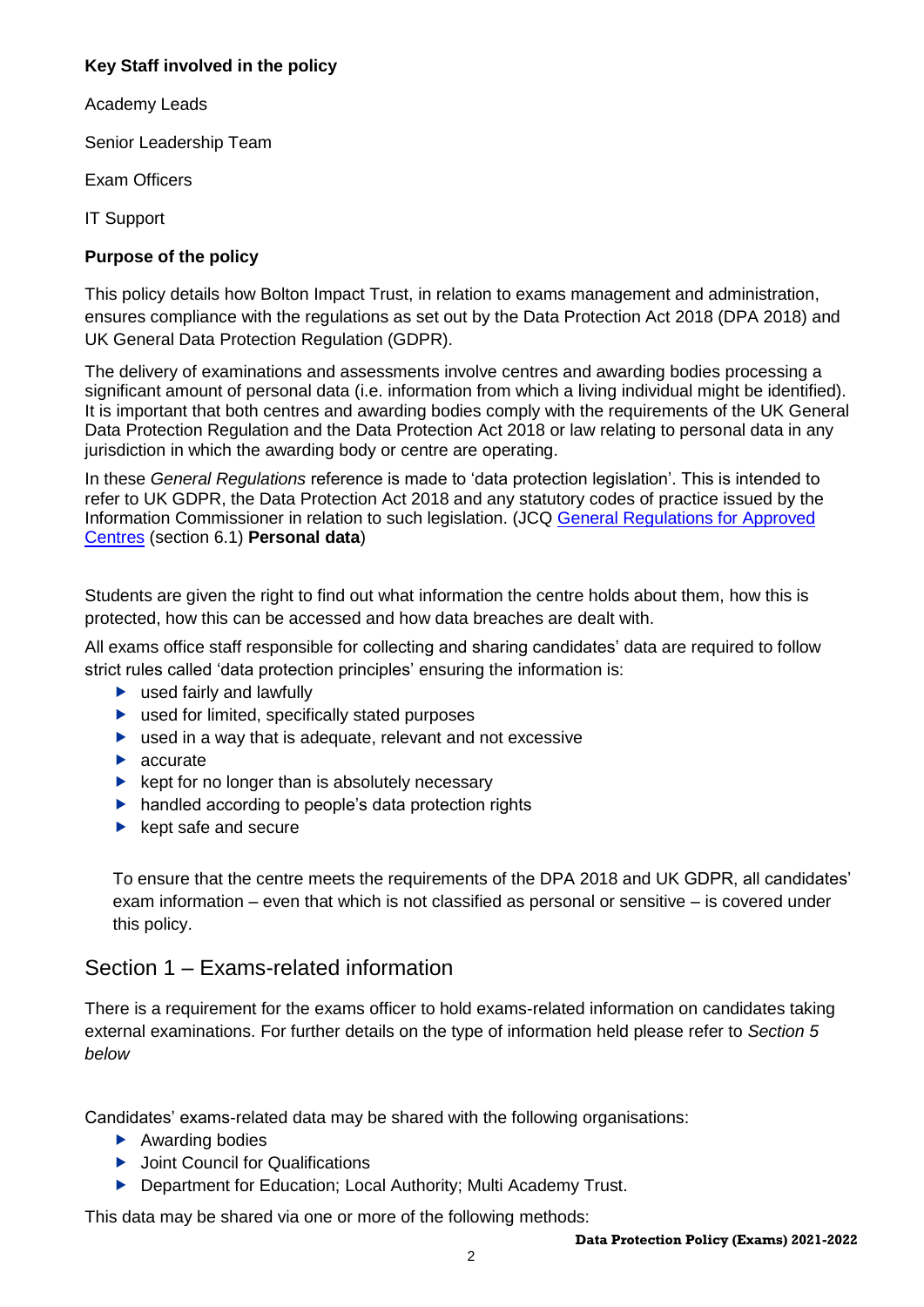- $\blacktriangleright$  hard copy
- $\blacktriangleright$  email
- secure extranet site(s)- AQA Centre Services; OCR Interchange; Pearson Edexcel Online; WJEC Secure Website; City & Guilds Walled Garden
- ▶ a Management Information System (MIS) provided by Capita SIMS sending/receiving information via electronic data interchange (EDI) using A2C [\(https://www.jcq.org.uk/about-a2c\)](https://www.jcq.org.uk/about-a2c) to/from awarding body processing systems; etc.

This data may relate to exam entries, access arrangements, the conduct of exams and nonexamination assessments, special consideration requests and exam results/post-results/certificate information.

# **Section 2 – Informing candidates of the information held**

Bolton Impact Trust ensures that candidates are fully aware of the information and data held.

All candidates are:

 $\triangleright$  given access to this policy via the trust website

Candidates are made aware of the above at the start of a course leading to a vocational qualification, or, where candidates are following GCSE qualifications, when the entries are submitted to awarding bodies for processing.

At this point, Bolton Impact Trust also brings to the attention of candidates the annually updated JCQ document **Information for candidates** – **Privacy Notice** which explains how the JCQ awarding bodies process their personal data in accordance with the DPA 2018 and UK GDPR (or law relating to personal data in any jurisdiction in which the awarding body or centre are operating).

Candidates eligible for access arrangements which require awarding body approval are also required to provide their consent by signing the GDPR compliant JCQ candidate personal data consent form (**Personal data consent, Privacy Notice (AAO) and Data Protection confirmation**) before access arrangements approval applications can be processed online.

# **Section 3 – Hardware and software**

The table below confirms how IT hardware, software and access to online systems is protected in line with DPA & GDPR requirements.

| <b>Hardware</b>                    | Date of purchase and protection<br>measures                 | <b>Warranty expiry</b> |  |
|------------------------------------|-------------------------------------------------------------|------------------------|--|
| Desktop computer;<br>Laptop/tablet | Hardware is checked by SICT<br>Antivirus is updated by SICT | N/A                    |  |

| Software/online system | <b>Protection measure(s)</b> |
|------------------------|------------------------------|
|------------------------|------------------------------|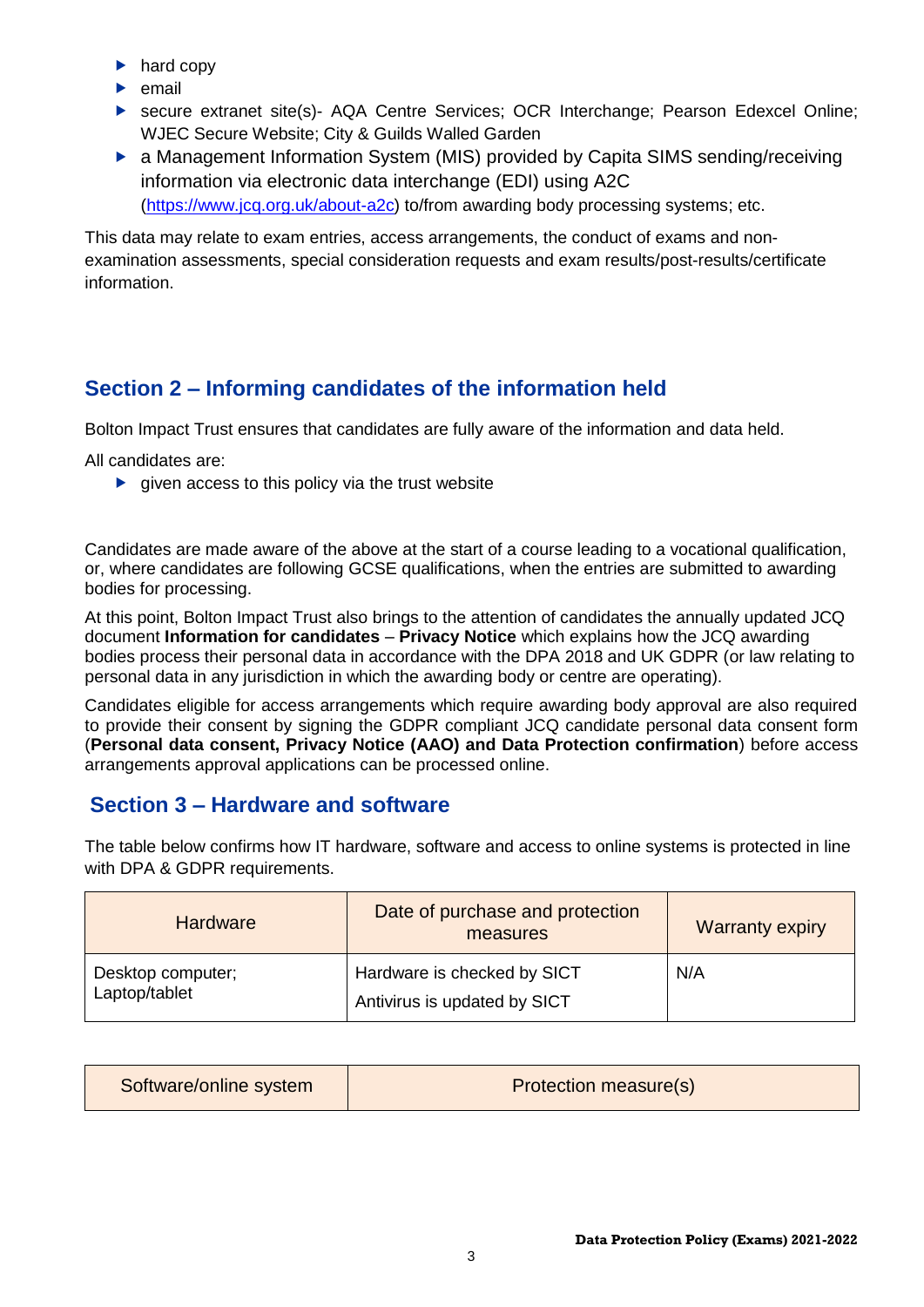| MIS - SIMS                            | Protected usernames and password<br>centre administrator has to approve the creation of new user<br>accounts and determine access rights<br>Regular software updates                                                                                                          |
|---------------------------------------|-------------------------------------------------------------------------------------------------------------------------------------------------------------------------------------------------------------------------------------------------------------------------------|
| Intranet; Internet browser(s);        | Regular checks to Firewall/Antivirus software; etc.                                                                                                                                                                                                                           |
| Awarding body secure extranet<br>site | protected usernames and passwords; rules for password setting<br>(use of a mix of upper/lower cases letters and numbers)<br>rules for regularity of password changing<br>centre administrator has to approve the creation of new user<br>accounts and determine access rights |
| A2C                                   | Protected usernames and password to log on to the computer<br>Only accessed on                                                                                                                                                                                                |

# **Section 4 – Dealing with data breaches**

Although data is handled in line with DPA/GDPR regulations, a data breach may occur for any of the following reasons:

- $\triangleright$  loss or theft of data or equipment on which data is stored
- **EX inappropriate access controls allowing unauthorised use**
- $\blacktriangleright$  equipment failure
- $\blacktriangleright$  human error
- ▶ unforeseen circumstances such as a fire or flood
- $\blacktriangleright$  hacking attack
- 'blagging' offences where information is obtained by deceiving the organisation who holds it
- ▶ cyber-attacks involving ransomware infections

If a data protection breach is identified, the following steps will be taken:

### **1. Containment and recovery**

The Senior Leadership Team will lead on investigating the breach.

It will be established:

- who needs to be made aware of the breach and inform them of what they are expected to do to assist in the containment exercise. This may include isolating or closing a compromised section of the network, finding a lost piece of equipment and/or changing the access codes
- whether there is anything that can be done to recover any losses and limit the damage the breach can cause. As well as the physical recovery of equipment, this could involve the use of back-up hardware to restore lost or damaged data or ensuring that staff recognise when someone tries to use stolen data to access accounts
- $\blacktriangleright$  which authorities, if relevant, need to be informed

## **2. Assessment of ongoing risk**

The following points will be considered in assessing the ongoing risk of the data breach: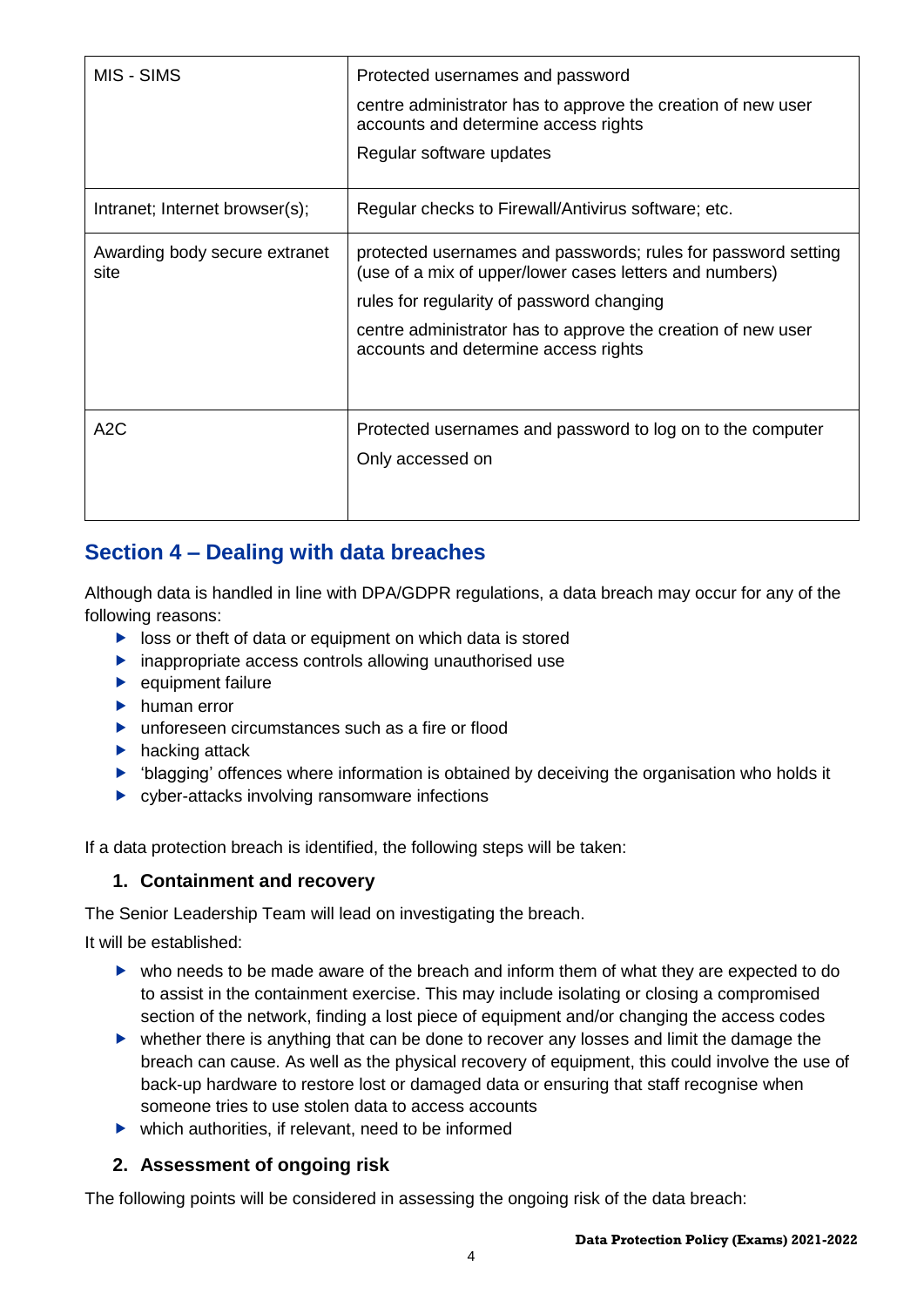- $\blacktriangleright$  what type of data is involved?
- $\blacktriangleright$  how sensitive is it?
- $\triangleright$  if data has been lost or stolen, are there any protections in place such as encryption?
- what has happened to the data? If data has been stolen, it could be used for purposes which are harmful to the individuals to whom the data relates; if it has been damaged, this poses a different type and level of risk
- regardless of what has happened to the data, what could the data tell a third party about the individual?
- $\blacktriangleright$  how many individuals' personal data are affected by the breach?
- $\blacktriangleright$  who are the individuals whose data has been breached?
- $\blacktriangleright$  what harm can come to those individuals?
- are there wider consequences to consider such as a loss of public confidence in an important service we provide?

## **3. Notification of breach**

Notification will take place to enable individuals who may have been affected to take steps to protect themselves or to allow the appropriate regulatory bodies to perform their functions, provide advice and deal with complaints.

## **4. Evaluation and response**

Once a data breach has been resolved, a full investigation of the incident will take place. This will include:

- $\blacktriangleright$  reviewing what data is held and where and how it is stored
- $\blacktriangleright$  identifying where risks and weak points in security measures lie (for example, use of portable storage devices or access to public networks)
- $\blacktriangleright$  reviewing methods of data sharing and transmission
- **F** increasing staff awareness of data security and filling gaps through training or tailored advice
- $\blacktriangleright$  reviewing contingency plans

# **Section 5 – Candidate information, audit and protection measures**

For the purposes of this policy, all candidates' exam-related information – even that not considered personal or sensitive under the DPA/GDPR – will be handled in line with DPA/GDPR guidelines.

An information audit is conducted (detail the regularity).

The table below details the type of candidate exams-related information held, and how it is managed, stored and protected

Protection measures may include:

- **P** password protected area on the centre's intranet
- ▶ secure drive accessible only to selected staff
- $\blacktriangleright$  information held in secure area
- $\blacktriangleright$  updates undertaken every 3 months (this may include updating antivirus software, firewalls, internet browsers etc.)

# **Section 6 – Data retention periods**

Details of retention periods, the actions taken at the end of the retention period and method of disposal are contained in the centre's Exams archiving policy which is available/accessible from the website.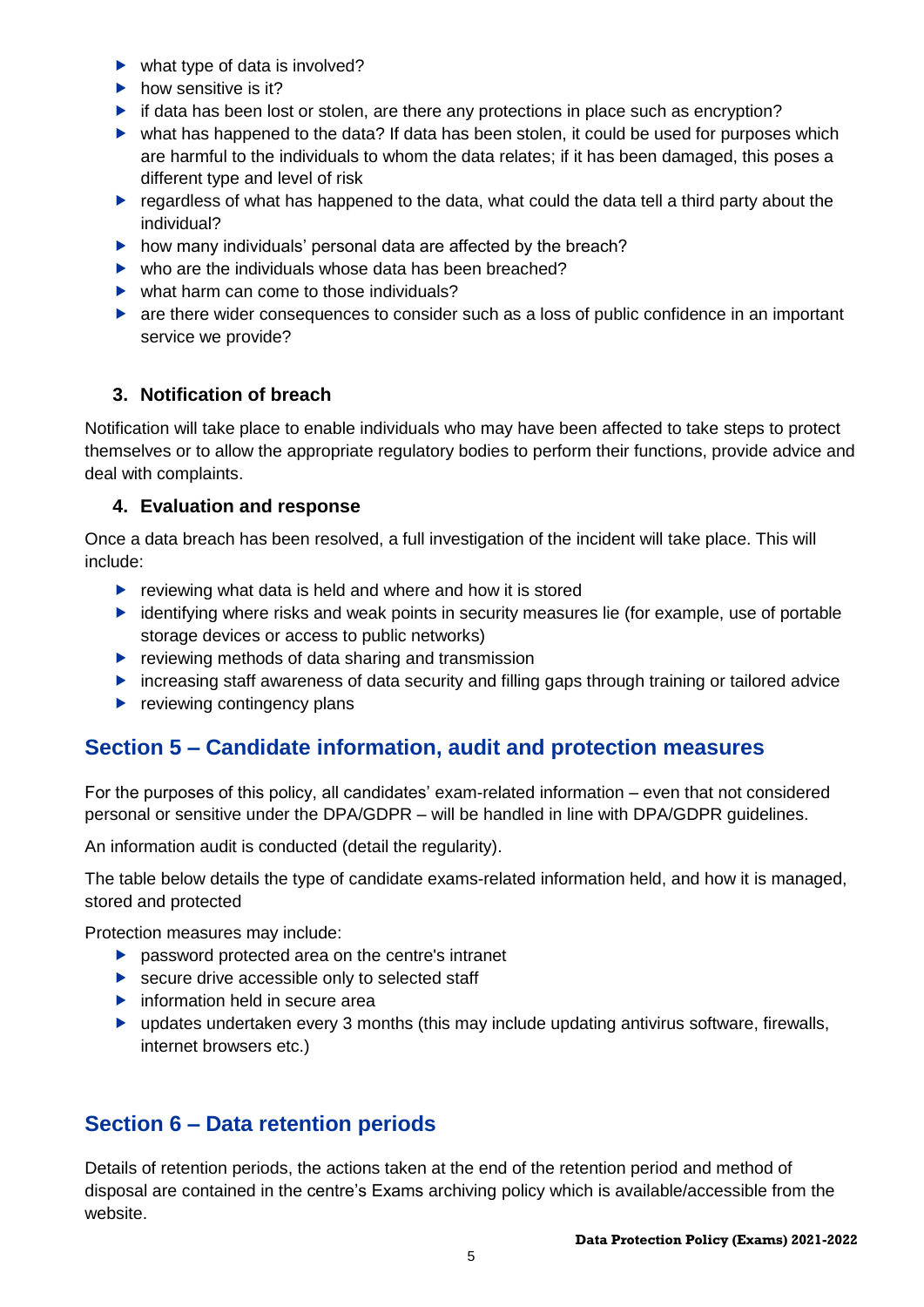# **Section 7 – Access to information**

The GDPR gives individuals the right to see information held about them. This means individuals can request information about them and their exam performance, including:

- their mark
- comments written by the examiner
- minutes of any examination appeals panels

This does not however give individuals the right to copies of their answers to exam questions.

### **Requesting exam information**

Requests for exam information can be made to [insert staff name and/or role e.g. the Data Protection Officer] in [insert how e.g. writing/email and how ID will need to be confirmed if a former candidate is unknown to current staff].

The GDPR does not specify an age when a child can request their exam results or request that they aren't published. When a child makes a request, those responsible for responding should take into account whether:

• the child wants their parent (or someone with parental responsibility for them) to be involved; and

• the child properly understands what is involved.

The ability of young people to understand and exercise their rights is likely to develop or become more sophisticated as they get older. As a general guide, a child of 12 or older is expected to be mature enough to understand the request they are making. A child may, of course, be mature enough at an earlier age or may lack sufficient maturity until a later age, and so requests should be considered on a case by case basis.

A decision will be made by head of centre as to whether the student is mature enough to understand the request they are making, with requests considered on a case by case basis.

### **Responding to requests**

If a request is made for exam information before exam results have been published, a request will be responded to:

- within five months of the date of the request, or
- within 40 days from when the results are published (whichever is earlier).

If a request is made once exam results have been published, the individual will receive a response within one month of their request.

### **Third party access**

Permission should be obtained before requesting personal information on another individual from a third-party organisation.

Candidates' personal data will not be shared with a third party unless a request is accompanied with permission from the candidate and appropriate evidence (where relevant), to verify the ID of both parties, provided.

In the case of looked-after children or those in care, agreements may already be in place for information to be shared with the relevant authorities (for example, the Local Authority). The centre's Data Protection Officer will confirm the status of these agreements and approve/reject any requests.

### **Sharing information with parents**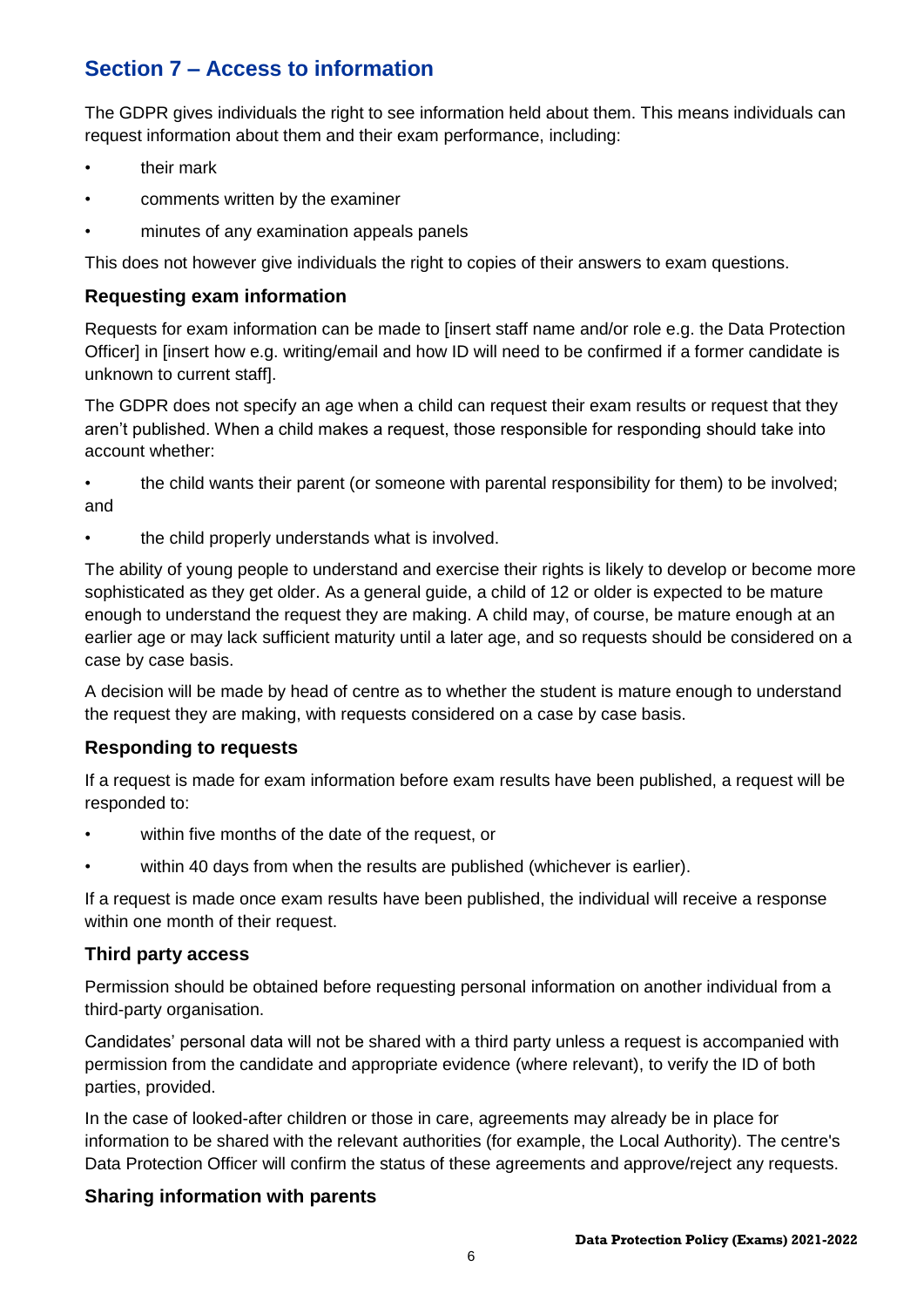Bolton Impact Trust will take into account any other legislation and guidance regarding sharing information with parents (including non-resident parents), as example guidance from the Department for Education (DfE) regarding parental responsibility and school reports on pupil performance:

- ▶ Understanding and dealing with issues relating to parental responsibility [www.gov.uk/government/publications/dealing-with-issues-relating-to-parental](https://www.gov.uk/government/publications/dealing-with-issues-relating-to-parental-responsibility/understanding-and-dealing-with-issues-relating-to-parental-responsibility)[responsibility/understanding-and-dealing-with-issues-relating-to-parental-responsibility](https://www.gov.uk/government/publications/dealing-with-issues-relating-to-parental-responsibility/understanding-and-dealing-with-issues-relating-to-parental-responsibility)
- School reports on pupil performance [www.gov.uk/guidance/school-reports-on-pupil-performance-guide-for-headteachers](http://www.gov.uk/guidance/school-reports-on-pupil-performance-guide-for-headteachers)

## **Publishing exam results**

When considering publishing exam results, Bolton Impact Trust will make reference to the ICO (Information Commissioner's Office <https://ico.org.uk/your-data-matters/schools/exam-results>

Publishing examination results is a common and accepted practice. Many students enjoy seeing their name in print, particularly in the local press and the GDPR does not stop this happening. However, under the GDPR schools have to act fairly when publishing results, and where people have concerns about their or their child's information being published, schools must take those concerns seriously.

Bolton Impact Trust will make sure that all pupils and their parents or guardians are aware as early as possible whether examinations results will be made public and how this will be done.

Bolton Impact Trust will have a legitimate reason for publishing examination results, consent is not required from students or their parents /carers for publication. However, if a student or their parents/carers have a specific concern about publication of their results, they have the right to object. This objection must be made in writing to the Academy Lead, who will consider the objection before making a decision to publish and reply with a good reason to reject the objection to publish the exam results.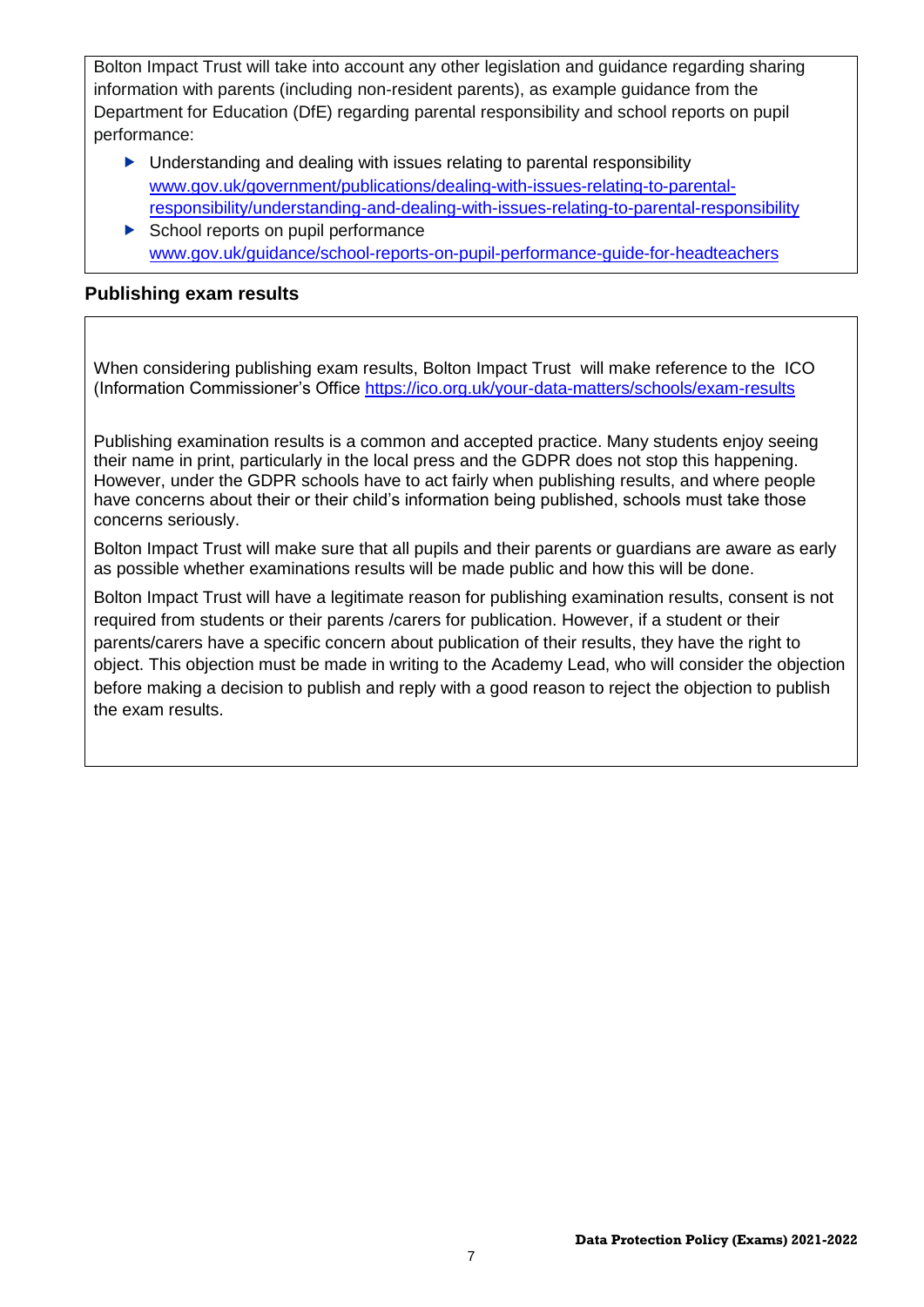# **Section 8 – Table recording candidate exams-related information held**

For details of how to request access to information held, refer to section 7 of this policy (**Access to information**)

For further details of how long information is held, refer to section 6 of this policy (**Data retention periods**)

| <b>Information type</b>                   | <b>Information description</b><br>(where required)                                                          | What personal/sensitive data<br>is/may be contained in the<br>information                                                                                                                                                                                                     | <b>Where information is</b><br>stored                                                  | <b>How information</b><br>is protected                                                | <b>Retention period</b>                                                                                                                                           |
|-------------------------------------------|-------------------------------------------------------------------------------------------------------------|-------------------------------------------------------------------------------------------------------------------------------------------------------------------------------------------------------------------------------------------------------------------------------|----------------------------------------------------------------------------------------|---------------------------------------------------------------------------------------|-------------------------------------------------------------------------------------------------------------------------------------------------------------------|
| <b>Access arrangements</b><br>information |                                                                                                             | Candidate name<br>Candidate DOB<br>Gender<br>Data protection notice (candidate<br>signature)<br>Diagnostic testing outcome(s)<br>Specialist report(s) (may also include<br>candidate address)<br>Evidence of normal way of working<br>Educational, Health Care Plan<br>(EHCP) | <b>Access Arrangements</b><br>Online<br><b>MIS</b><br>Lockable metal filing<br>cabinet | Secure user name<br>and pas<br>sword<br>In secure area<br>solely assigned to<br>exams | Until the expiry<br>date has passed                                                                                                                               |
| Attendance registers<br>copies            |                                                                                                             | Candidate name<br>Candidate number                                                                                                                                                                                                                                            | Lockable metal filing<br>cabinet                                                       | In secure area<br>solely assigned to<br>exams                                         | Until the deadline<br>for reviews of<br>marking has<br>passed, or any<br>appeal,<br>malpractice or<br>other results has<br>been completed,<br>whichever is later. |
| Candidates' scripts                       | Any unwanted copies of<br>scripts returned to the<br>centre through the Access<br>to Scripts (ATS) service. | Candidate name<br>Candidate number                                                                                                                                                                                                                                            | Lockable room                                                                          | Kept in a lockable<br>cupboard                                                        | To be retained<br>securely until the<br>awarding body's<br>earliest date for<br>confidential<br>disposal of<br>unwanted scripts.                                  |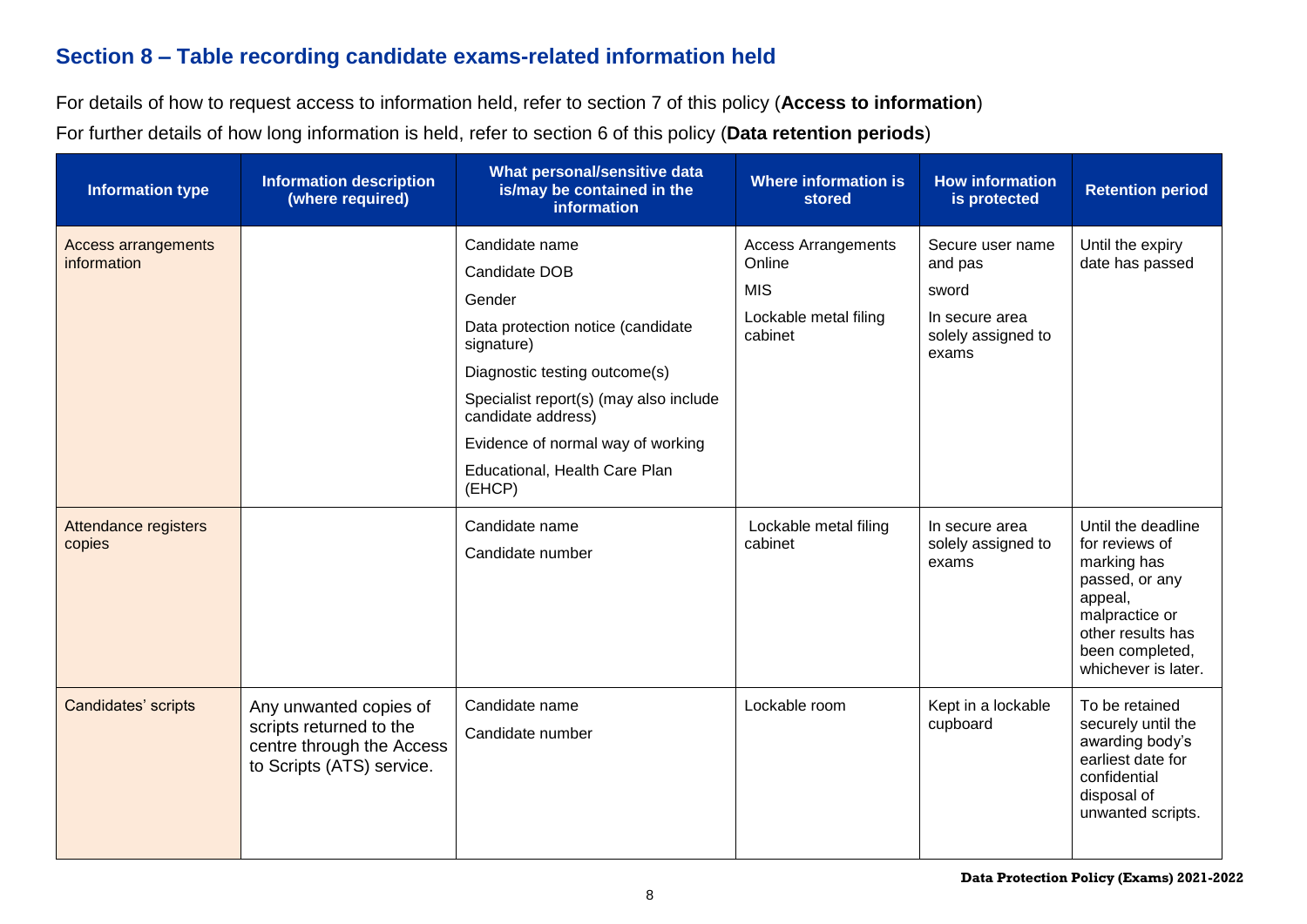| <b>Information type</b>                | <b>Information description</b><br>(where required)                                                                           | What personal/sensitive data<br>is/may be contained in the<br>information | <b>Where information is</b><br><b>stored</b> | <b>How information</b><br>is protected                                                                                                                            | <b>Retention period</b>                                                                                                                                                                                                                                                      |
|----------------------------------------|------------------------------------------------------------------------------------------------------------------------------|---------------------------------------------------------------------------|----------------------------------------------|-------------------------------------------------------------------------------------------------------------------------------------------------------------------|------------------------------------------------------------------------------------------------------------------------------------------------------------------------------------------------------------------------------------------------------------------------------|
| Candidates' work                       | Non-examination<br>assessment work returned<br>to the centre by the<br>awarding body at the end of<br>the moderation period. | Candidate name<br>Candidate number                                        | To be stored safely and<br>securely          | To be stored safely<br>and securely along<br>with work that did<br>not form part of the<br>moderation sample<br>(including materials<br>stored<br>electronically) | Until the deadline<br>for a review of<br>moderation has<br>passed or until a<br>review of<br>moderation, an<br>appeal or a<br>malpractice<br>investigation has<br>been completed,<br>whichever is later                                                                      |
| Certificates                           | Candidate certificates<br>issued by awarding<br>bodies.                                                                      | Candidate name<br>Candidate DOB<br><b>Candidate results</b>               | A lockable room                              | In secure area<br>solely assigned to<br>exams                                                                                                                     | …retain all<br>unclaimed<br>certificates under<br>secure conditions<br>for a minimum of<br>12 months from the<br>date of issue                                                                                                                                               |
| Certificate destruction<br>information | A record of unclaimed<br>certificates that have<br>been destroyed.                                                           | Candidate name<br>Candidate DOB<br><b>Candidate results</b>               | A lockable room                              | Lockable metal<br>filing cabinet                                                                                                                                  | destroy any<br>unclaimed<br>certificates after<br>retaining them for<br>a minimum of 12<br>months. They<br>must be<br>destroyed in a<br>confidential<br>manner. Centres<br>that do not have<br>a means of<br>destroying<br>certificates<br>confidentially<br>may return them |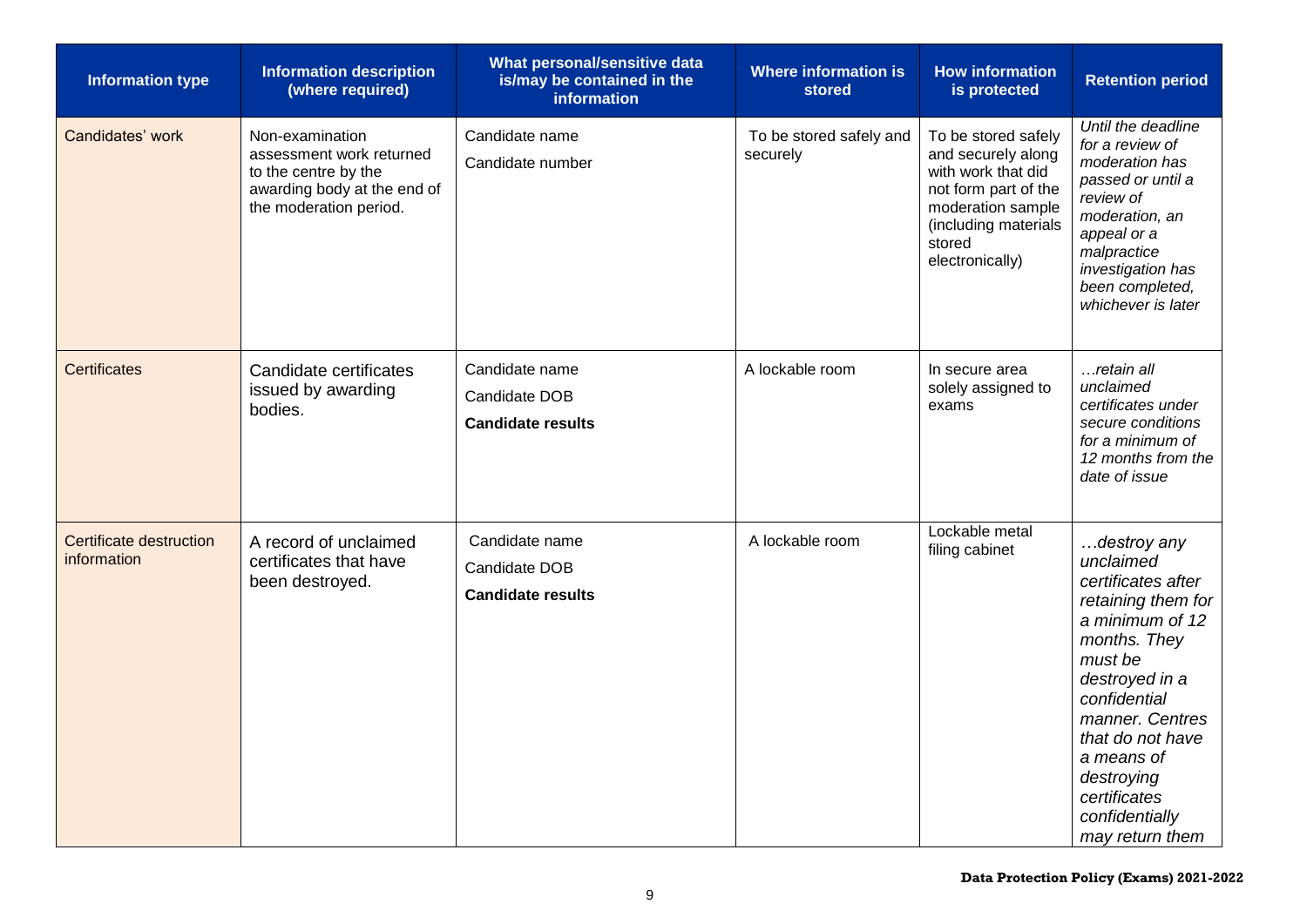| <b>Information type</b>                         | <b>Information description</b><br>(where required)                                           | What personal/sensitive data<br>is/may be contained in the<br>information | <b>Where information is</b><br><b>stored</b>                         | <b>How information</b><br>is protected                                            | <b>Retention period</b>                                                                                                                                                                                                                            |
|-------------------------------------------------|----------------------------------------------------------------------------------------------|---------------------------------------------------------------------------|----------------------------------------------------------------------|-----------------------------------------------------------------------------------|----------------------------------------------------------------------------------------------------------------------------------------------------------------------------------------------------------------------------------------------------|
|                                                 |                                                                                              |                                                                           |                                                                      |                                                                                   | to the respective<br>awarding body.                                                                                                                                                                                                                |
| <b>Certificate issue</b><br>information         | A record of certificates that<br>have been issued.                                           | Candidate name<br>Candidate DOB                                           | In secure area solely<br>assigned to exams                           | Lockable metal<br>filing cabinet                                                  | Retain them for a<br>minimum of 12<br>months.                                                                                                                                                                                                      |
| <b>Entry information</b>                        |                                                                                              | Candidate name<br>Candidate DOB                                           | Exam board Online<br><b>MIS</b><br>Lockable metal filing<br>cabinet  | Secure user name<br>and password<br>In secure area<br>solely assigned to<br>exams | To be retained<br>until Results day                                                                                                                                                                                                                |
| Exam room incident<br>logs                      | Logs recording any<br>incidents or irregularities<br>in exam rooms for each<br>exam session. | Candidate name<br>Candidate DOB<br>Description of incident<br>Staff names | In secure area solely<br>assigned to exams                           | Lockable metal<br>filing cabinet                                                  | To be retained<br>until the deadline<br>for EARs or the<br>resolution of any<br>outstanding<br>enquiries/appeals<br>for the relevant<br>exams series.                                                                                              |
| Invigilator and facilitator<br>training records |                                                                                              | Staff names                                                               | The exam office online<br>In secure area solely<br>assigned to exams | Secure user name<br>and password<br>In secure area<br>solely assigned to<br>exams | A record of the<br>content of the<br>training given to<br>invigilators must be<br>retained on file<br>until the deadline<br>for reviews of<br>marking has<br>passed or until any<br>appeal,<br>malpractice or<br>other results<br>enquiry has been |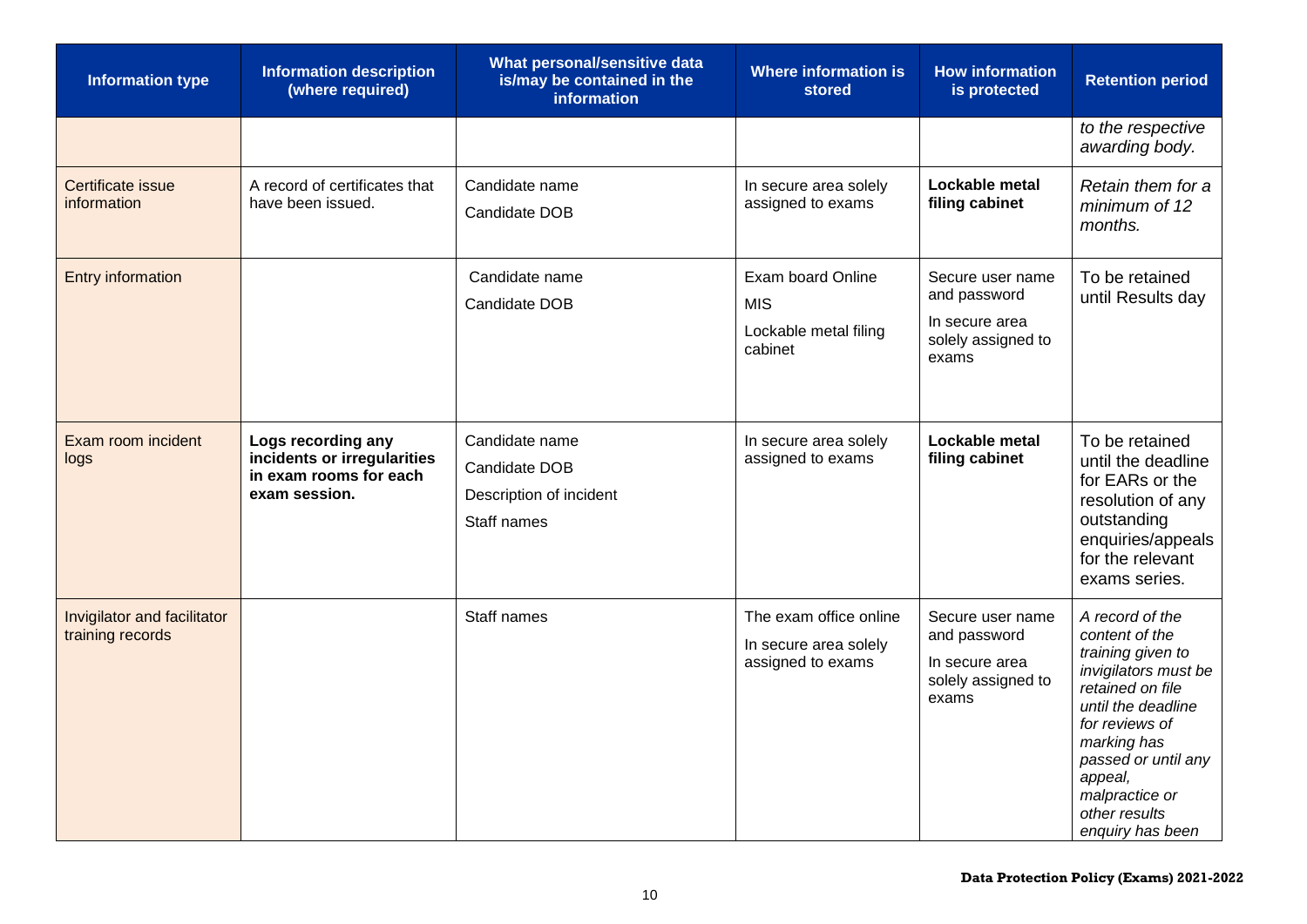| <b>Information type</b>                                                       | <b>Information description</b><br>(where required)                                                                                                       | What personal/sensitive data<br>is/may be contained in the<br><b>information</b>  | <b>Where information is</b><br>stored                                          | <b>How information</b><br>is protected                               | <b>Retention period</b>                                                                                                                                                                                                                                              |
|-------------------------------------------------------------------------------|----------------------------------------------------------------------------------------------------------------------------------------------------------|-----------------------------------------------------------------------------------|--------------------------------------------------------------------------------|----------------------------------------------------------------------|----------------------------------------------------------------------------------------------------------------------------------------------------------------------------------------------------------------------------------------------------------------------|
|                                                                               |                                                                                                                                                          |                                                                                   |                                                                                |                                                                      | completed,<br>whichever is later.                                                                                                                                                                                                                                    |
| Overnight supervision<br>information                                          | JCQ form Timetable<br>variation and<br>confidentiality declaration<br>for overnight supervision<br>for any candidate eligible<br>for these arrangements. | Candidate name<br>Candidate DOB                                                   | In secure area solely<br>assigned to exams                                     | Lockable metal<br>filing cabinet                                     | Keep for<br>inspection all<br>completed forms<br>available in your<br>centre until the<br>deadline for<br>reviews of<br>marking has<br>passed or until<br>any appeal,<br>malpractice or<br>other results<br>enquiry has been<br>completed,<br>whichever is<br>later. |
| Post-results services:<br>confirmation of<br>candidate consent<br>information | Hard copy or email record<br>of required candidate<br>consent                                                                                            | Candidate name<br>Candidate DOB<br>Candidate signature<br>Candidate email address | Exam boards Online<br><b>MIS</b><br>In secure area solely<br>assigned to exams | Secure user name<br>and password<br>Lockable metal<br>filing cabinet | Consent forms or<br>e-mails from<br>candidates must<br>be retained by<br>the centre and<br>kept for at least<br>six months<br>following the<br>outcome of the<br>clerical re-check<br>or review of<br>marking or any<br>subsequent<br>appeal.                        |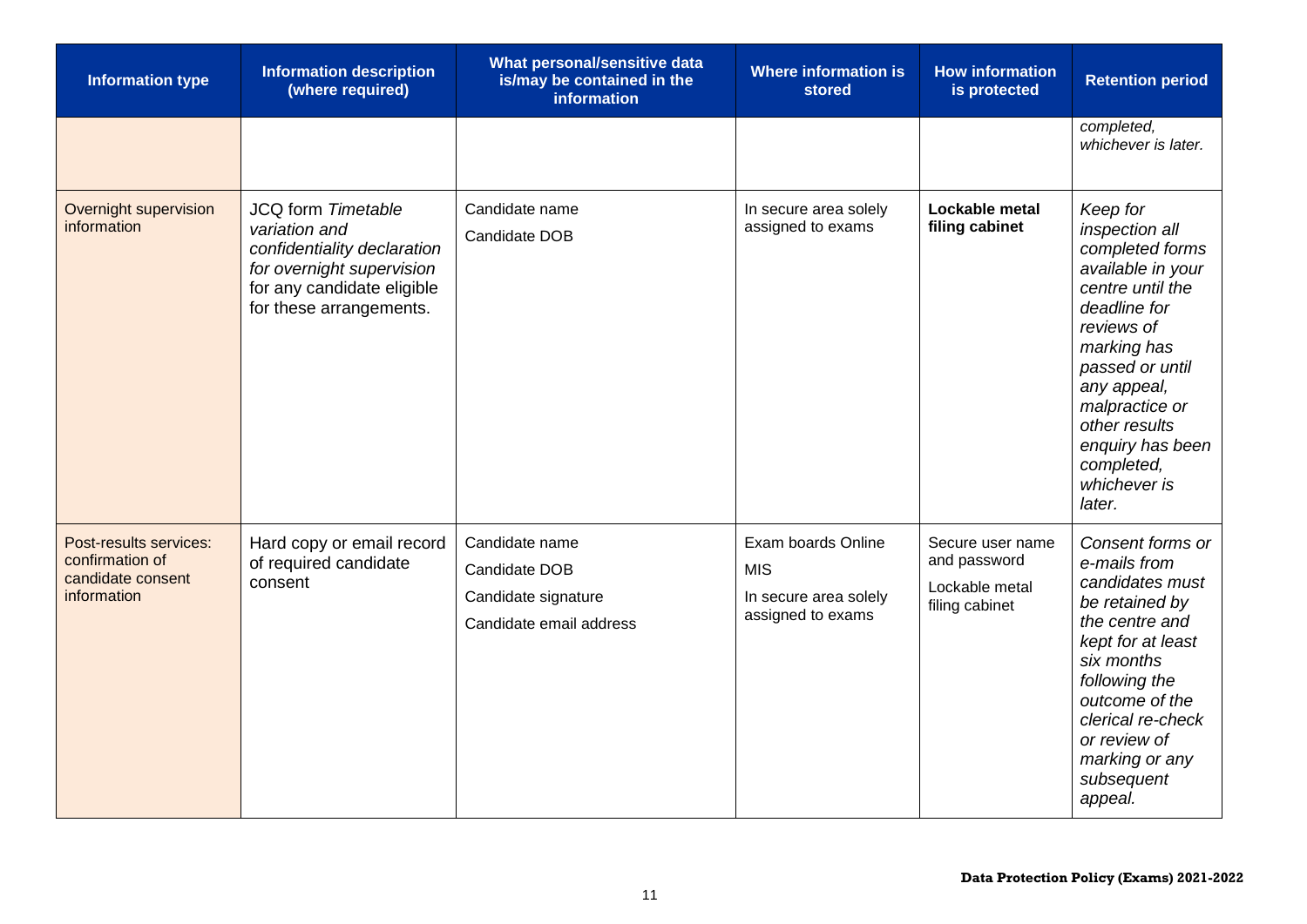| <b>Information type</b>                                   | <b>Information description</b><br>(where required)                                                                                                                                                           | What personal/sensitive data<br>is/may be contained in the<br><b>information</b>                                         | <b>Where information is</b><br><b>stored</b>                                   | <b>How information</b><br>is protected                               | <b>Retention period</b>                                                                                                                                                                                                               |
|-----------------------------------------------------------|--------------------------------------------------------------------------------------------------------------------------------------------------------------------------------------------------------------|--------------------------------------------------------------------------------------------------------------------------|--------------------------------------------------------------------------------|----------------------------------------------------------------------|---------------------------------------------------------------------------------------------------------------------------------------------------------------------------------------------------------------------------------------|
| Post-results services:<br>requests/outcome<br>information | Any hard copy information<br>relating to a post-results<br>service request (RoRs,<br>appeals, ATS) submitted<br>to an awarding body for a<br>candidate and outcome<br>information from the<br>awarding body. | Candidate name<br>Candidate DOB<br>Candidate UCI number<br>Candidate ULN number<br>Candidate gender<br>Candidate results | Exam boards Online<br>In secure area solely<br>assigned to exams               | Secure user name<br>and password<br>Lockable metal<br>filing cabinet | EAR consent to be<br>retained for at least<br>six months<br>following the<br>outcome of the<br>enquiry or any<br>subsequent<br>appeal.<br>ATS consent to be<br>retained for at least<br>six months from<br>the date consent<br>given. |
| Resolving timetable<br>clashes information                | Any hard copy information<br>relating to the resolution<br>of a candidate's clash of<br>timetabled exam papers                                                                                               | Candidate name<br>Candidate DOB<br>Candidate UCI number<br>Candidate ULN number<br>Candidate gender                      | <b>MIS</b><br>In secure area solely<br>assigned to exams                       | Secure user name<br>and password<br>Lockable metal<br>filing cabinet |                                                                                                                                                                                                                                       |
| <b>Results information</b>                                | <b>Broadsheets of results</b><br>summarising candidate<br>final grades by subject by<br>exam series.                                                                                                         | Candidate name<br>Candidate DOB<br>Candidate UCI number<br>Candidate ULN number<br>Candidate gender<br>Candidate results | Exam boards Online<br><b>MIS</b><br>In secure area solely<br>assigned to exams | Secure user name<br>and password<br>Lockable metal<br>filing cabinet | Records for<br>current year plus<br>previous 6 years<br>to be retained as<br>a minimum.                                                                                                                                               |
| Seating plans                                             | Plans showing the seating<br>arrangements of all<br>candidates for every<br>exam taken.                                                                                                                      | Candidate name<br>Staff name                                                                                             | In secure area solely<br>assigned to exams                                     | Lockable metal<br>filing cabinet                                     | Until the deadline<br>for reviews of<br>marking has<br>passed or until any<br>appeal,<br>malpractice or<br>other results                                                                                                              |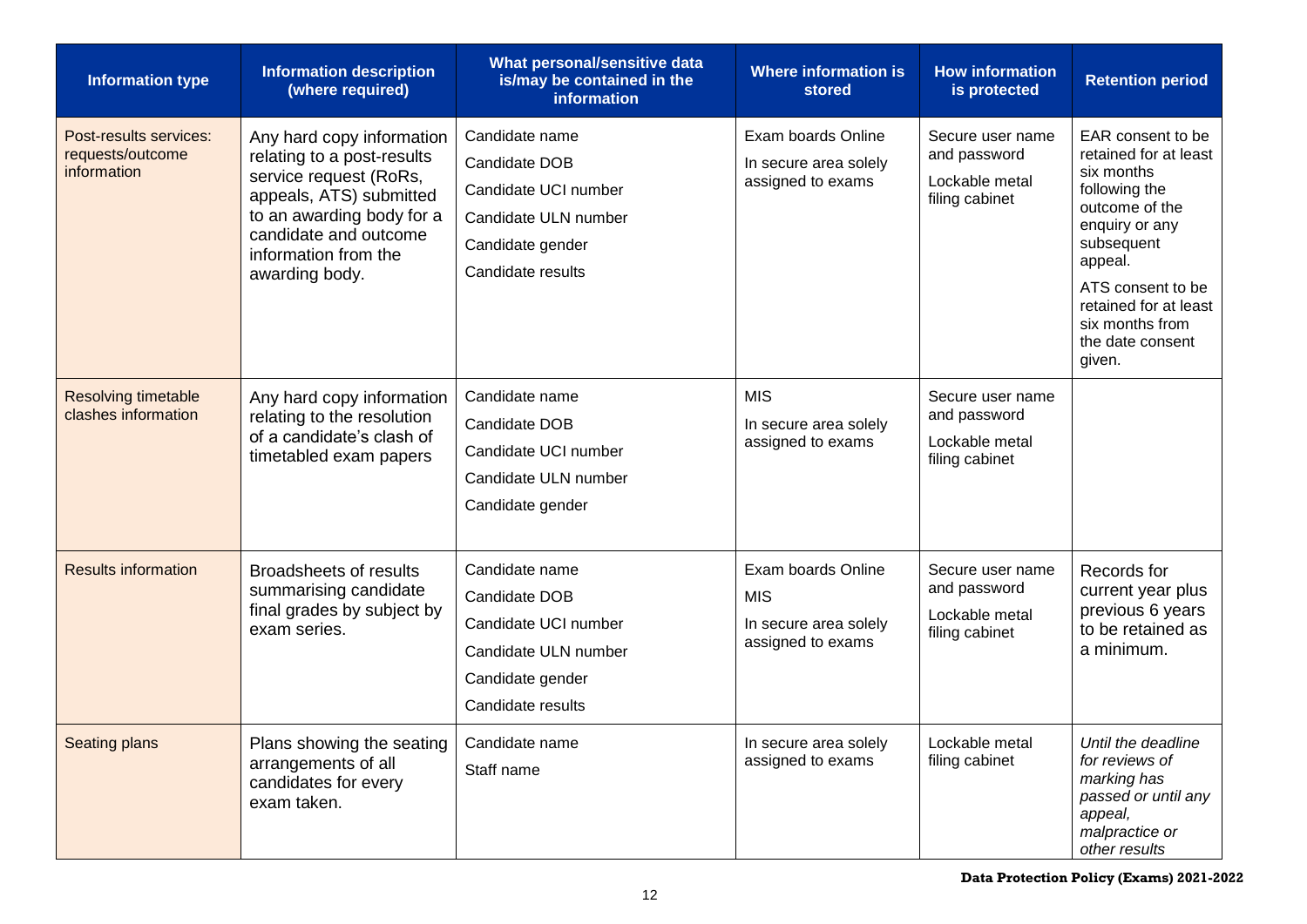| <b>Information type</b>                          | <b>Information description</b><br>(where required)                                                                                                                                              | What personal/sensitive data<br>is/may be contained in the<br><i>information</i>                                                              | <b>Where information is</b><br>stored                                          | <b>How information</b><br>is protected                               | <b>Retention period</b>                                                                                                                                 |
|--------------------------------------------------|-------------------------------------------------------------------------------------------------------------------------------------------------------------------------------------------------|-----------------------------------------------------------------------------------------------------------------------------------------------|--------------------------------------------------------------------------------|----------------------------------------------------------------------|---------------------------------------------------------------------------------------------------------------------------------------------------------|
|                                                  |                                                                                                                                                                                                 |                                                                                                                                               |                                                                                |                                                                      | enquiry has been<br>completed,<br>whichever is later.                                                                                                   |
| Special consideration<br>information             | Any hard copy information<br>relating to a special<br>consideration request and<br>supporting evidence<br>submitted to an awarding<br>body for a candidate.                                     | Candidate name<br>Candidate DOB<br>Candidate UCI number<br>Information why special consideration<br>is needed                                 | Exam boards Online                                                             | Secure user name<br>and password                                     | The centre must<br>retain evidence<br>supporting an on-<br>line special<br>consideration<br>application until<br>after the<br>publication of<br>results |
| <b>Suspected malpractice</b><br>reports/outcomes | Any hard copy information<br>relating to a suspected or<br>actual malpractice<br>investigation/report<br>submitted to an awarding<br>body and outcome<br>information from the<br>awarding body. | Candidate name<br>Candidate DOB<br>Candidate UCI number<br>Information why a suspected<br>malpractice was suspected<br>Outcome of malpractice | Exam boards Online<br>In secure area solely<br>assigned to exams               | Secure user name<br>and password<br>Lockable metal<br>filing cabinet | To be retained until<br>the deadline for<br>EARs or the<br>resolution of any<br>outstanding<br>enquiries/appeals<br>for the relevant<br>exams series.   |
| <b>Transferred candidate</b><br>arrangements     | Any hard copy information<br>relating to a transferred<br>candidate arrangement.<br>Applications submitted<br>online via CAP.                                                                   | Candidate name<br>Candidate DOB<br>Candidate UCI number<br>Gender                                                                             | Exam boards Online<br><b>MIS</b><br>In secure area solely<br>assigned to exams | Secure user name<br>and password<br>Lockable metal<br>filing cabinet | To be retained until<br>the deadline for<br>EARs or the<br>resolution of any<br>outstanding<br>enquiries/appeals<br>for the relevant<br>exams series    |
| Very late arrival<br>reports/outcomes            | Any hard copy information<br>relating to a candidate<br>arriving very late to an                                                                                                                | Candidate name<br>Candidate DOB                                                                                                               | Online via CAP<br>Lockable metal filing<br>cabinet                             | Secure user name<br>and password                                     | To be retained<br>until the deadline<br>for EARs or the                                                                                                 |